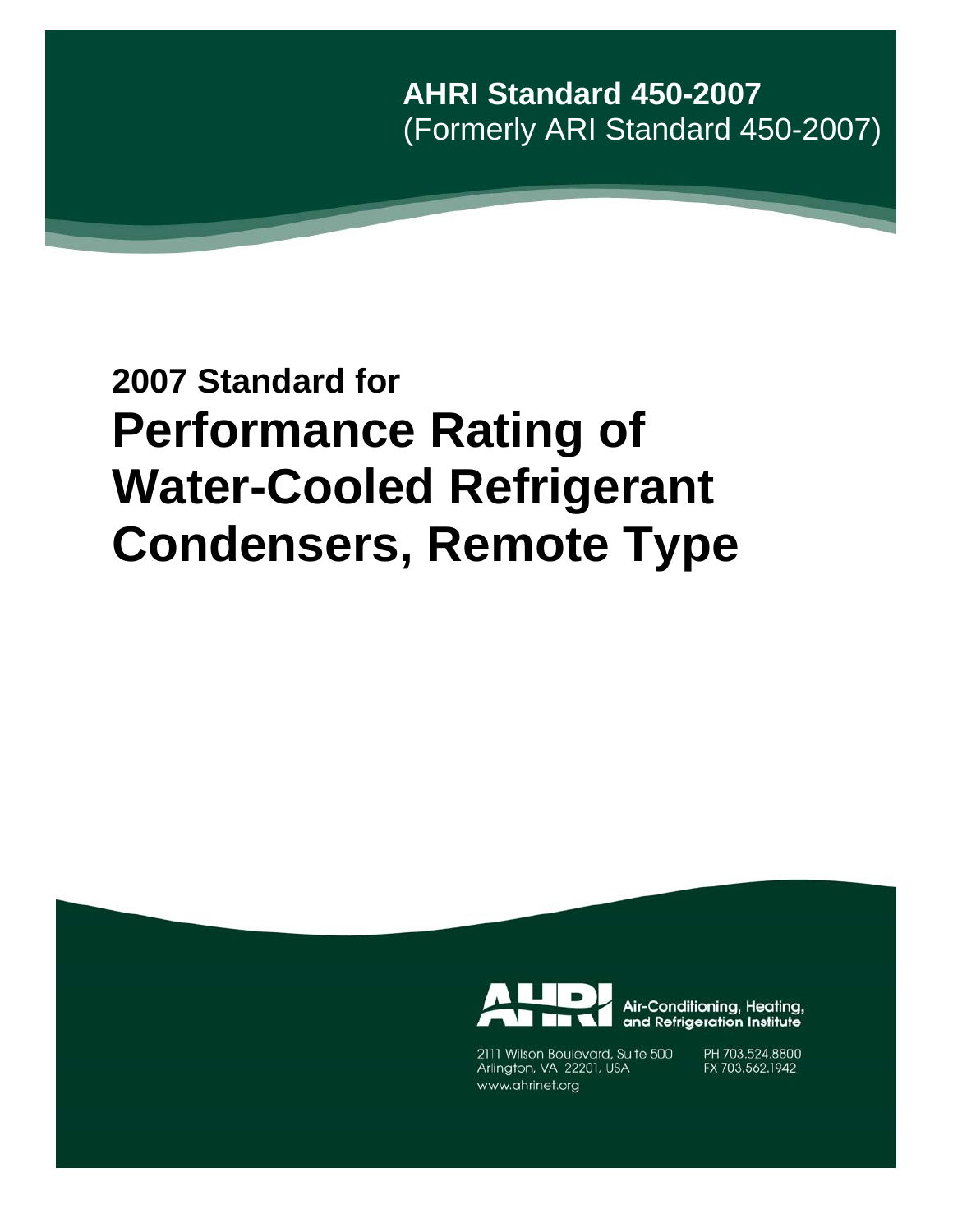## **IMPORTANT**

## *SAFETY DISCLAIMER*

AHRI does not set safety standards and does not certify or guarantee the safety of any products, components or systems designed, tested, rated, installed or operated in accordance with this standard/guideline. It is strongly recommended that products be designed, constructed, assembled, installed and operated in accordance with nationally recognized safety standards and code requirements appropriate for products covered by this standard/guideline.

AHRI uses its best efforts to develop standards/guidelines employing state-of-the-art and accepted industry practices. AHRI does not certify or guarantee that any tests conducted under its standards/guidelines will be non-hazardous or free from risk.

Note:

This standard supersedes ARI Standard 450-99.

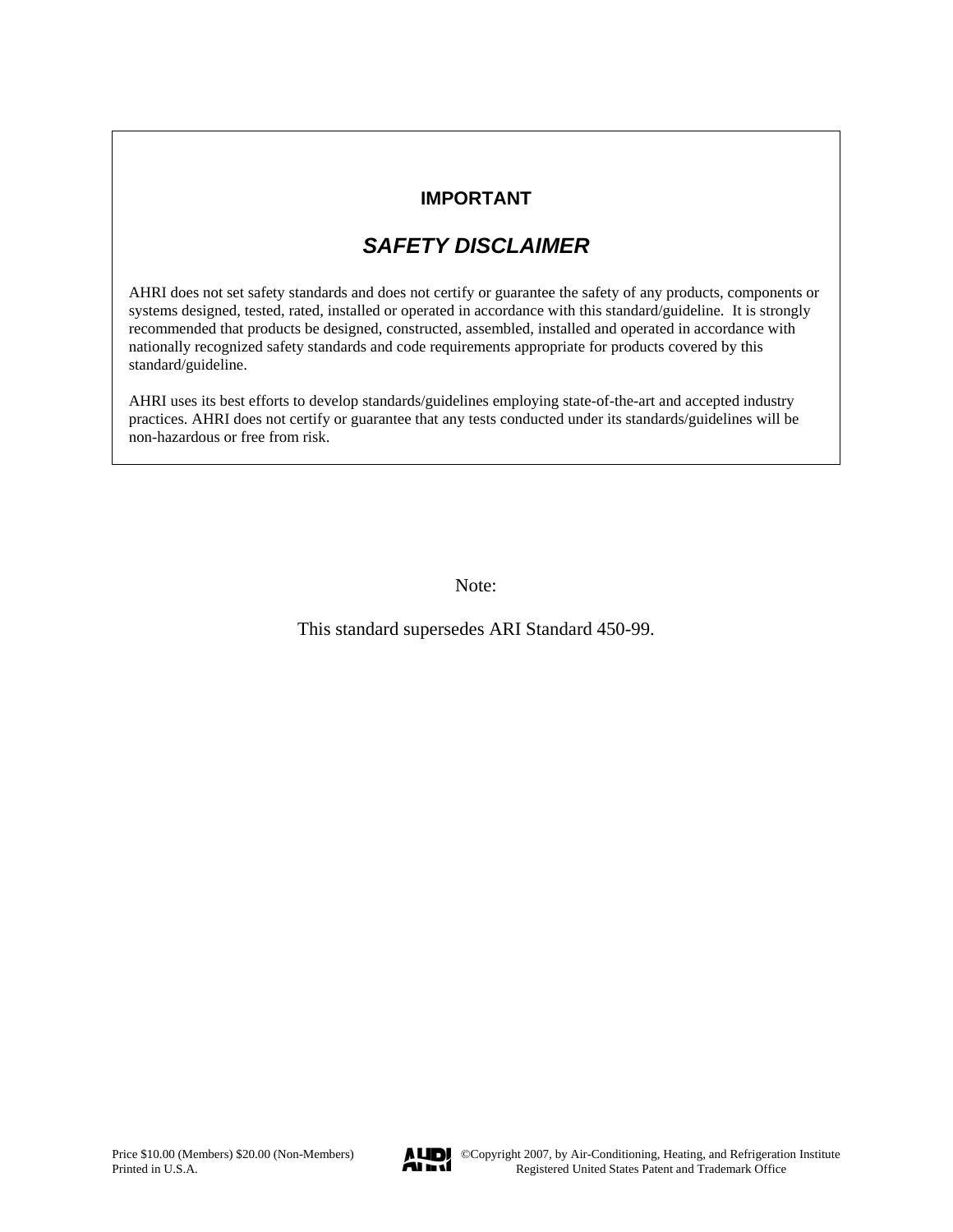## **TABLE OF CONTENTS**

| <b>SECTION</b> | PAGE |
|----------------|------|
| Section 1.     |      |
| Section 2.     |      |
| Section 3.     |      |
| Section 4.     |      |
| Section 5.     |      |
| Section 6.     |      |
| Section 7.     |      |
| Section 8.     |      |

## **TABLES**

| Table 1. |  |  |
|----------|--|--|
|----------|--|--|

### **APPENDICES**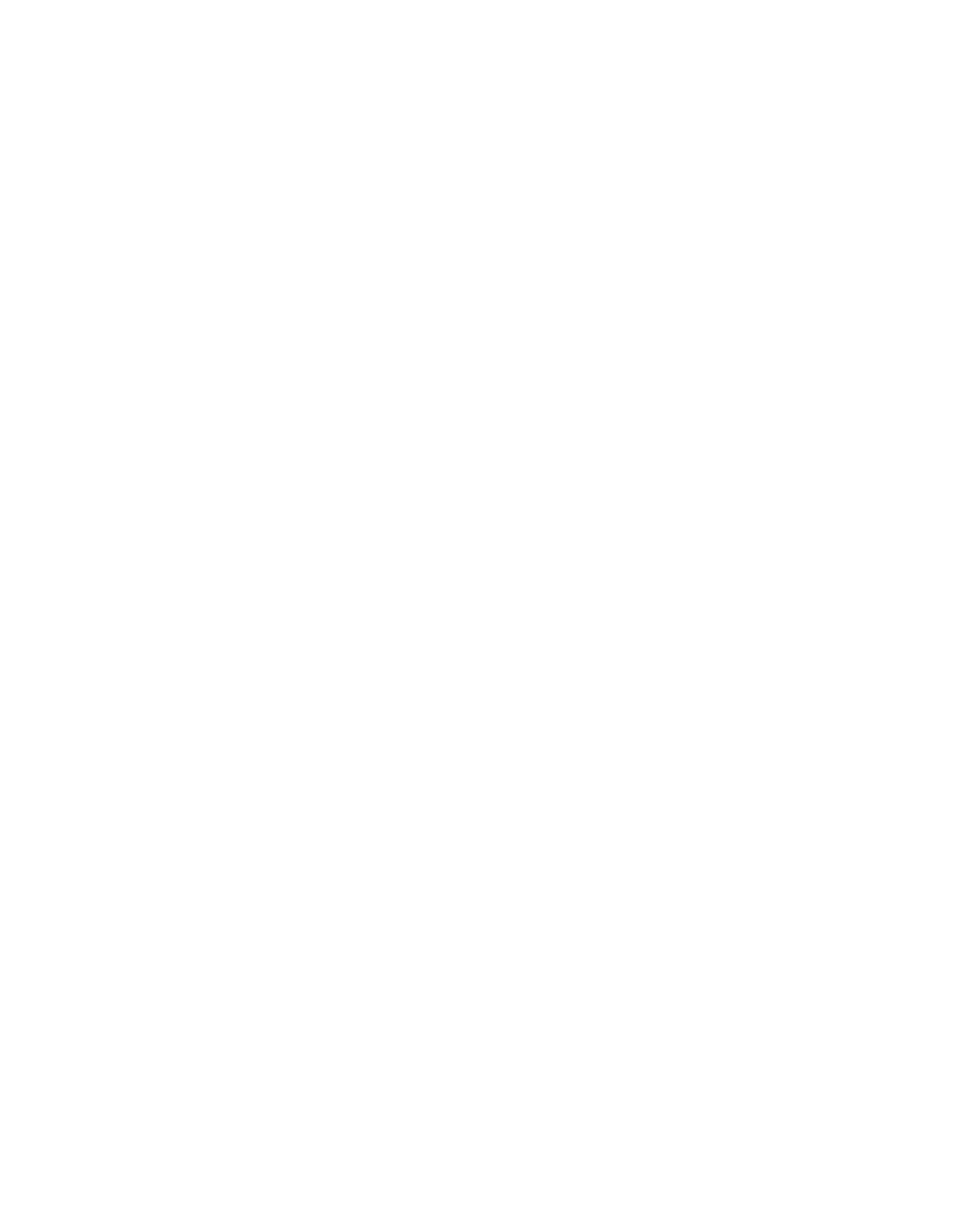# **PERFORMANCE RATING OF WATER-COOLED REFRIGERANT CONDENSERS, REMOTE TYPE**

#### **Section 1. Purpose**

**1.1** *Purpose*. The purpose of this standard is to establish for remote type, Water-Cooled Refrigerant Condensers: definitions; test requirements; rating requirements; minimum data requirements for Published Ratings; marking and nameplate data; and conformance conditions.

**1.1.1** *Intent*. This standard is intended for the guidance of the industry, including manufacturers, engineers, installers, contractors and users.

**1.1.2** *Review and Amendment.* This standard is subject to review and amendment as technology advances.

#### **Section 2. Scope**

**2.1** *Scope*. This standard applies to water-cooled refrigerant condensers.

**2.2** *Exclusions*. This standard does not apply to condensers supplied as components of factory-assembled refrigeration and airconditioning units.

#### **Section 3. Definitions**

All terms in this document follow the standard industry definitions in the current edition of *ASHRAE Terminology of Heating, Ventilation, Air Conditioning and Refrigeration*, unless otherwise defined in this section.

**3.1** *Bubble Point.* Refrigerant liquid saturation temperature at a specified pressure.

**3.2** *Clean Tube Capacity.* The Total Heat Rejection Effect of the condenser with clean tubes at Standard Rating Conditions expressed in Btu/h [W].

**3.3** *Dew Point.* Refrigerant vapor saturation temperature at a specified pressure.

**3.4** *Field Fouling Allowance*. Provision for the anticipated Fouling Factor during use.

**3.4.1** *Fouling Factor*. The thermal resistance due to fouling accumulated on the heat transfer surface.

**3.5** *Liquid Refrigerant Storage Capacity*. The maximum liquid refrigerant storage capacity of a condenser shall be computed as being 80 percent of the available volume for the refrigerant and shall be expressed in  $ft^3[L]$  or in lb [kg] of a specified refrigerant, assuming saturated liquid refrigerant density at 90.0°F [32.2°C].

**3.6** *Nominal Refrigerating System Capacity*. The cooling effect determined by the product of the mass flow rate of refrigerant and the difference in enthalpy between the refrigerant entering the evaporator and the refrigerant leaving the evaporator.

**3.7** *Published Rating.* A statement of the assigned values of those performance characteristics, under stated Rating Conditions, by which a unit may be chosen to fit its application. These values apply to all Water-Cooled Refrigerant Condensers of like nominal size and type produced by the same manufacturer. As used herein, the term Published Rating includes the rating of all performance characteristics shown on the unit or published in specifications, advertising or other literature controlled by the manufacturer, at stated Rating Conditions.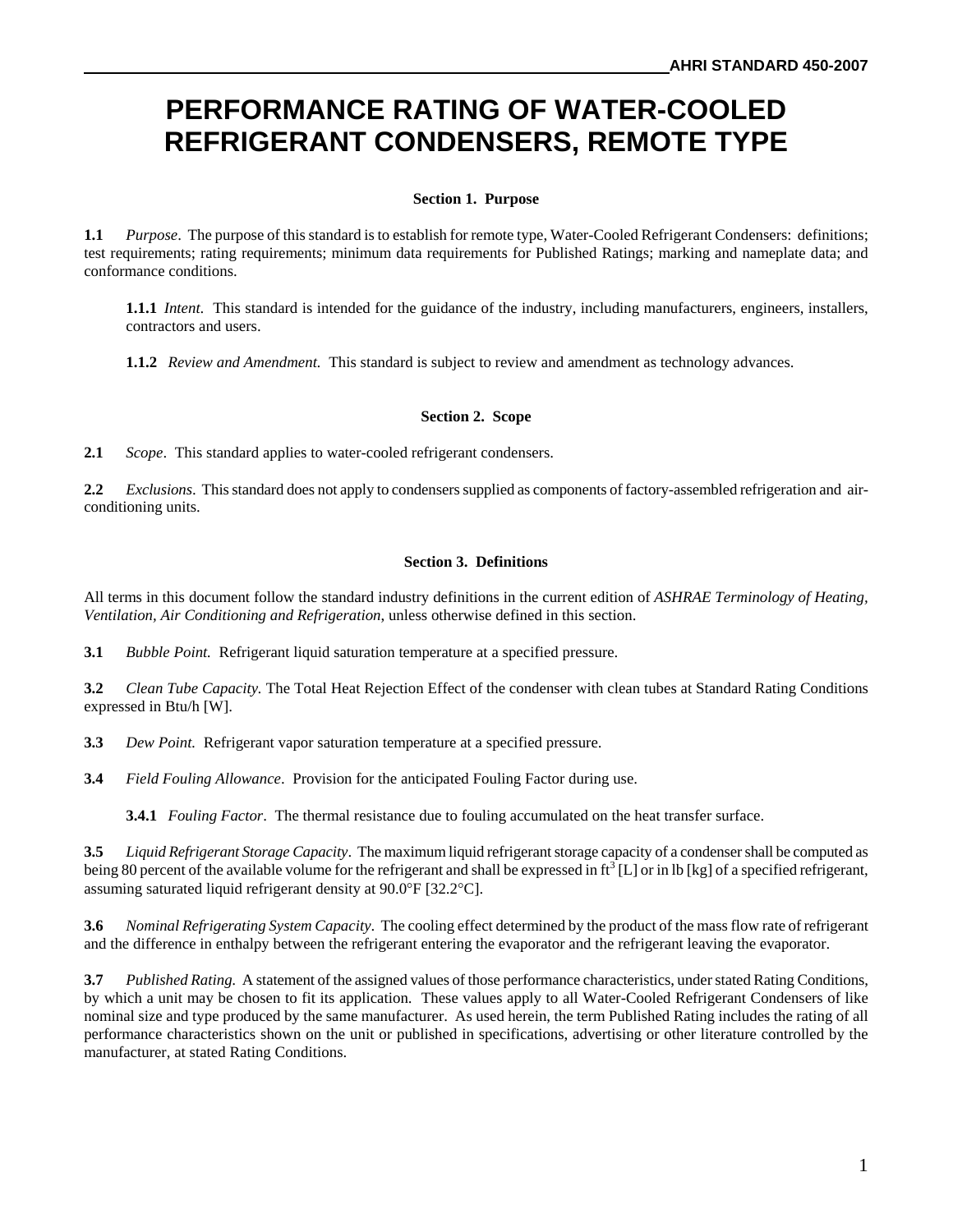**3.7.1** *Application Rating.* A rating based on tests performed at application Rating Conditions (other than Standard Rating Conditions).

**3.7.2** *Standard Rating.* A rating based on tests performed at Standard Rating Conditions.

**3.8** *Rating Conditions*. Any set of operating conditions under which a single level of performance results and which causes only that level of performance to occur.

**3.8.1** *Standard Rating Conditions*. Rating Conditions used as the basis of comparison for performance characteristics.

**3.9** *Saturated Condensing Temperature.* For single component and azeotrope refrigerants, it is the saturated temperature corresponding to the refrigerant pressure at the condenser entrance. For zeotropic refrigerants, it is the arithmetic average of the dew point and bubble point temperatures corresponding to the refrigerant pressure at the condenser entrance.

**3.10** *"Shall" or "Should."* "Shall" or "should" shall be interpreted as follows:

**3.10.1** *Shall.* Where "shall" or "shall not" is used for a provision specified, that provision is mandatory if compliance with the standard is claimed.

**3.10.2** *Should.* "Should" is used to indicate provisions which are not mandatory but which are desirable as good practice.

**3.11** *Total Heat Rejection Effect*. The total amount of heat removed from the refrigerant. This value is the product of the mass flow rate of refrigerant and the difference in enthalpy between the entering refrigerant vapor and the leaving refrigerant liquid, expressed in Btu/h [W]. (The total heat rejection, for all practical purposes, is the total heat transfer in the evaporator of the system plus the heat added to the refrigerant by the refrigeration compressor.)

**3.12** *Water-Cooled Refrigerant Condenser*. A factory-made assembly in which heat is transferred from the refrigerant vapor to the water such that the refrigerant vapor is condensed into a liquid.

#### **Section 4. Test Requirements**

**4.1** *Test Requirements.* All Standard Ratings shall be verified by tests conducted in accordance with ASHRAE Standard 22.

#### **Section 5. Rating Requirements**

**5.1** *Standard Rating*. Published Ratings shall include the Standard Rating, as specified, for at least one of the rating conditions shown in Table 1 and properly identified as the Standard Rating. Standard Ratings shall be based on tests with initially clean tubes. The water-side and refrigerant-side Fouling Factors shall be assumed to be zero.

**5.2** *Application Ratings*. Application Ratings provide performance data at operating conditions other than those shown in Table 1. Whenever Application Ratings are published or printed, they shall include, or be accompanied by, the Standard Rating, clearly designated as such, including a statement of the conditions at which the ratings apply. Application Ratings shall contain all information shown in 6.2. When Application Ratings include a water-side Field Fouling Allowance, they shall be calculated by the method specified in 5.3. Published Ratings shall be subject to the tolerances of this standard.

**5.2.1** Either Application Ratings or a method of adjusting the clean tube ratings may be presented to show the effect of various water-side Field Fouling Allowances. These calculation methods or methods of adjusting these ratings shall be calculated in accordance with 5.3.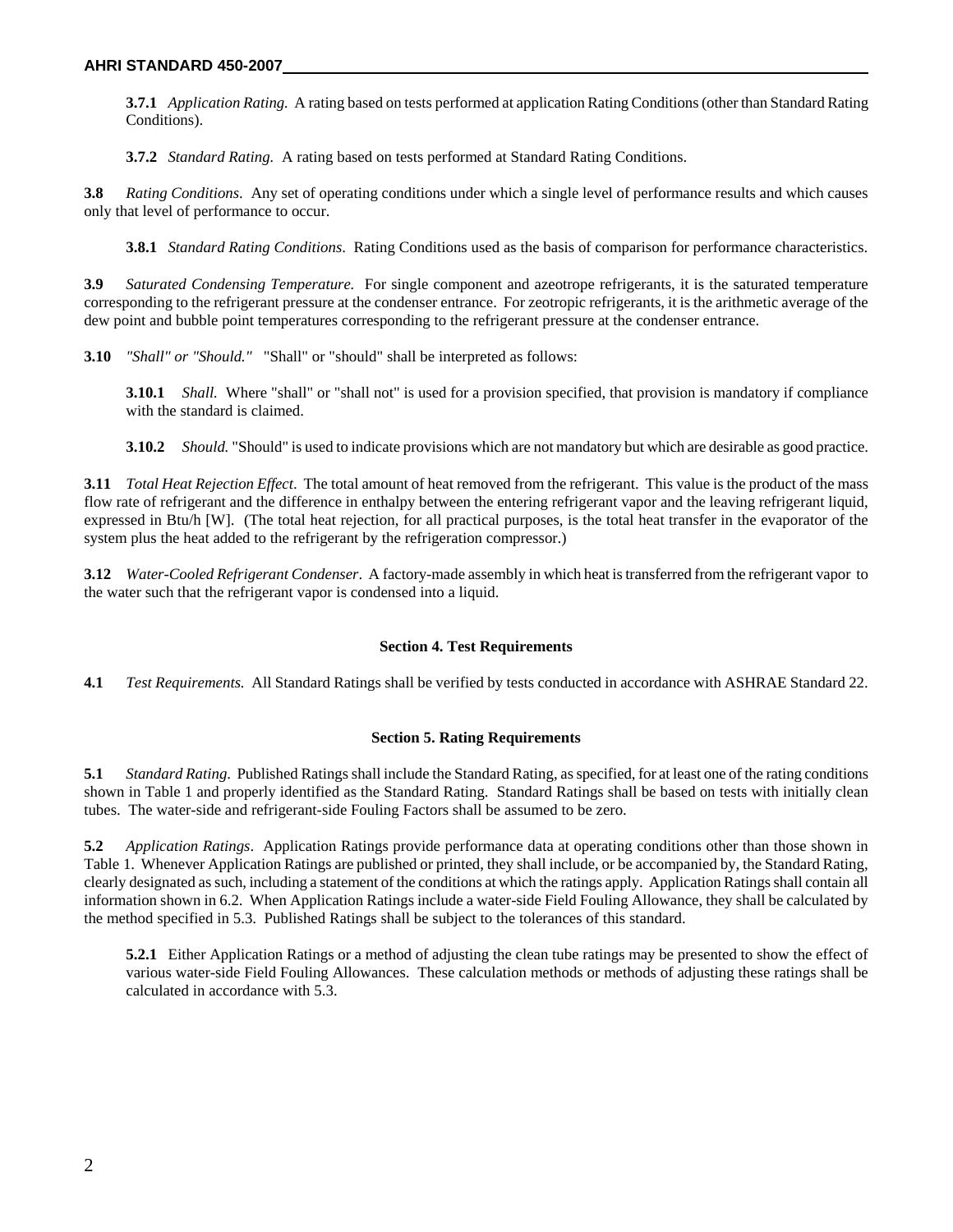| <b>Table 1. Standard Rating Conditions</b> |                                                                                  |                              |                                                                              |                              |                                     |                              |                                    |                              |  |  |  |  |
|--------------------------------------------|----------------------------------------------------------------------------------|------------------------------|------------------------------------------------------------------------------|------------------------------|-------------------------------------|------------------------------|------------------------------------|------------------------------|--|--|--|--|
| Rating<br>Condition                        | <b>Saturated Condensing</b><br>Temperature of the<br><b>Entering Refrigerant</b> |                              | Minimum Actual<br>Temperature of the<br><b>Entering Refrigerant</b><br>Vapor |                              | Temperature of<br>Entering<br>Water |                              | Temperature of<br>Leaving<br>Water |                              |  |  |  |  |
|                                            | $\circ$ F                                                                        | $\rm ^{\circ}C$              | $\circ$ F                                                                    | $\rm ^{\circ}C$              | $\circ$ F                           | $\rm ^{\circ}C$              | $\mathsf{P}$                       | $\rm ^{\circ}C$              |  |  |  |  |
| ↑<br>3<br>4                                | 105<br>105<br>85.0<br>100                                                        | 40.6<br>40.6<br>29.4<br>37.8 | 125<br>125<br>105<br>120                                                     | 51.7<br>51.7<br>40.6<br>48.9 | 75.0<br>85.0<br>50.0<br>70.0        | 23.9<br>29.4<br>10.0<br>21.1 | 95.0<br>95.0<br>70.0<br>85.0       | 35.0<br>35.0<br>21.1<br>29.4 |  |  |  |  |

**5.2.2** The manufacturer shall publish the maximum and minimum recommended flow rates for clean water.

**5.3** *Determination of Ratings*. Ratings shall be determined in accordance with the following:

**5.3.1** *Clean Tube Ratings*. Clean tube ratings shall be based on tests with initially clean tubes and conducted in accordance with 4.1. The results of these tests shall be accepted as reflecting a Fouling Factor of zero.

**5.3.2** *Fouled Ratings*. From the results of the clean tube tests, calculate the clean tube overall heat transfer coefficient, U<sub>c</sub>. Then, mathematically add the specified Fouling Factor to the reciprocal of the clean tube  $U_c$  and calculate the fouled ratings for publication using the following method (refer to ARI Guideline E for discussion of Fouling Factors).

$$
U_c = \frac{q}{A \times (LMTD)_c}
$$
 (1)

where:

$$
LMTD = \frac{(t_s - t_{we}) - (t_s - t_{w1})}{\ln \left[\frac{t_s - t_{we}}{t_s - t_{w1}}\right]}
$$

$$
= \frac{(t_{w1} - t_{we})}{\ln \left[\frac{(t_s - t_{w1}) + (t_{w1} - t_{we})}{t_s - t_{w1}}\right]}
$$

$$
LMTD = \frac{R}{\ln (1 + R/S)}
$$
(2)

The following equations shall be used to calculate fouled ratings:

**5.3.2.1** For fouling inside tubes (condensing outside):

a. Based on outside surface:

$$
U_{fo} = \frac{1}{\frac{1}{U_{co}} + \left[\frac{A_o}{A_i}\right] r_{fi}}
$$
(3a)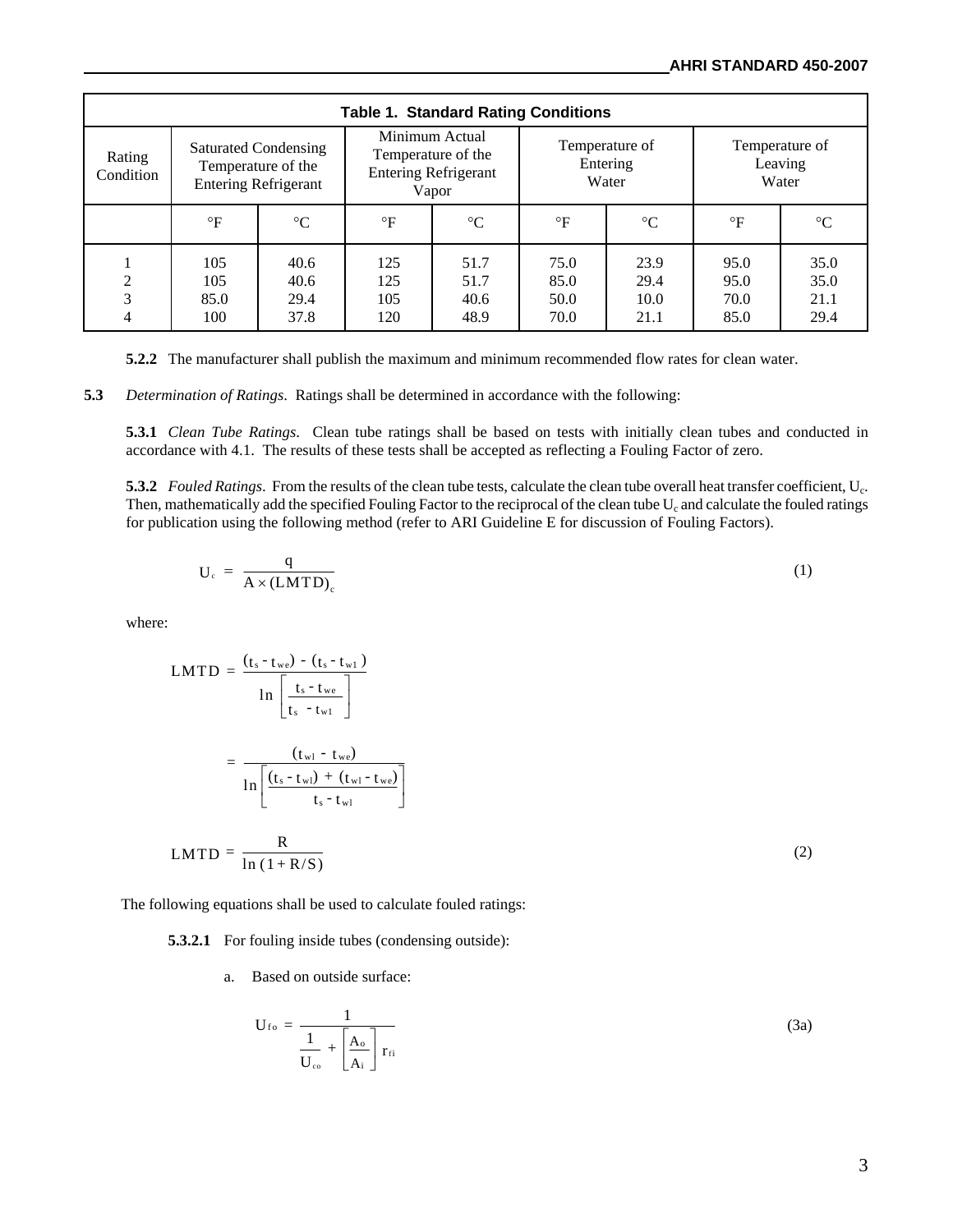b. Based on inside surface:

$$
U_{fi} = \frac{1}{\frac{1}{U_{ci}} + r_{fi}} \tag{3b}
$$

#### **5.3.2.2** For fouling outside tubes (condensing inside):

a. Based on outside surface:

$$
U_{fo} = \frac{1}{\frac{1}{U_{co}} + r_{fo}}
$$
 (3c)

b. Based on inside surface:

$$
U_{fi} = \frac{1}{\frac{1}{U_{ci}} + \left[\frac{A_i}{A_o}\right] r_{fo}}
$$
 (3d)

**5.3.2.3** The following equations shall be used for all configurations to obtain the small temperature difference,  $S_f$ , at the fouled conditions:

a. Based on outside surface:

$$
S_f = \frac{R}{e^x - 1} \tag{4a}
$$

Where:

$$
x = \frac{R \cdot U_{\rm fo} \cdot A_o}{q}
$$

b. Based on inside surface:

$$
S_f = \frac{R}{e^{y} - 1}
$$
 (4b)

Where:

$$
y = \frac{R \cdot U_{fi} \cdot A_i}{q}
$$

**5.3.2.4** The new condensing temperature with fouled tubes, t<sub>sf</sub>, can then be found using the small temperature difference,  $S_f$ :

$$
t_{sf} = t_{w1} + S_f \tag{5}
$$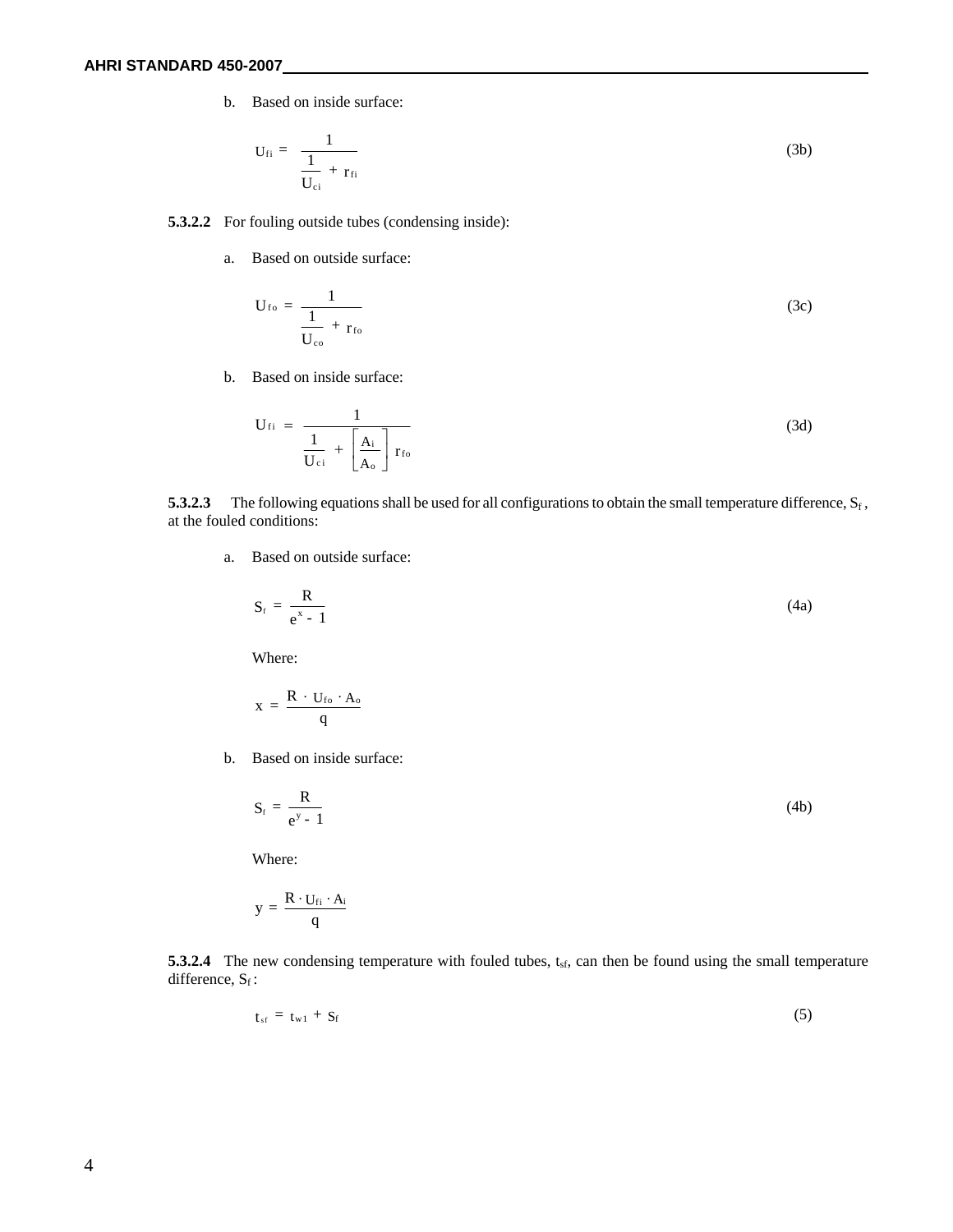**5.3.2.5** *Symbols and Subscripts*. The symbols and subscripts used in Equations 1 through 5 are as follows:

*Symbols:* 

- $A = \text{Total heat transfer surface}, \, \text{ft}^2 \, [\text{m}^2]$
- $A_i/A_0$  = Ratio of inside to outside surface area
- $A_o/A_i$  = Ratio of outside to inside surface area
- *e* = Base of natural logarithm
- *LMTD* = Logarithmic mean temperature difference,  ${}^{\circ}F$  [ ${}^{\circ}C$ ]
	- $q =$  Total heat rejection rate, Btu/h [W]
	- *r* = Heat transfer resistance,  $h \cdot ft^2 \cdot \text{P/B}tu [m^2 \cdot \text{C/W}]$
	- *R* = Water temperature range =  $t_{wl}$   $t_{we}$ , °F [°C]
	- *S* = Small temperature difference =  $t_s t_w$ , °F [°C]
	- $t =$  Temperature,  ${}^{\circ}$ F  $[{}^{\circ}$ C]
	- $U =$  Overall heat transfer coefficient, Btu/h · ft<sup>2</sup> · °F [W/m<sup>2</sup> · °C]

*Subscripts:* 

- $c = \text{clean}$
- $e$  = entering
- $f =$  fouled or fouling
- $i =$  inside
- $l =$  leaving
- *o* = outside
- *s* = saturated condensing
- $w =$  water

**5.4** *Tolerances*. To comply with this standard, measured test results shall not be less than 95% of the Published Rating for Total Heat Rejection Effect and shall not exceed 110 percent of the Published Ratings for pressure drop.

#### **Section 6. Minimum Data Requirements for Published Ratings**

**6.1** *Minimum Data Requirements for Published Ratings.* As a minimum, Published Ratings shall include all Standard Ratings. All claims to ratings within the scope of this standard shall be accompanied by the statement "Rated in accordance with AHRI Standard 450." All claims to ratings outside the scope of this standard shall be accompanied by the statement "Outside the scope of ARI Standard 450." Wherever Application Ratings are published or printed, they shall include a statement of the conditions at which the ratings apply.

Application Ratings shall contain all information shown in 6.2. When Application Ratings include a liquid-side Fouling Factor, they shall be calculated by the method specified in 5.3.

#### **6.2** *Published Ratings*

**6.2.1** Published Ratings shall include the following:

- a. Refrigerant designation(s) in accordance with ANSI/ASHRAE Standard 34 with Addenda
- b. Saturated Condensing Temperature,  ${}^{\circ}F$   $[{}^{\circ}C]$
- c. Leaving liquid refrigerant temperature,  ${}^{\circ}$ F  ${}^{\circ}$ Cl
- d. Total Heat Rejection Effect, Btu/h [W]
- e. Water flow rate, gpm [L/s]
- f. Water pressure drop, psi [kPa]
- g. Fouling Factor (waterside)  $ft^2 \cdot h \cdot \text{P/B}$ tu  $[m^2 \cdot \text{C/W}]$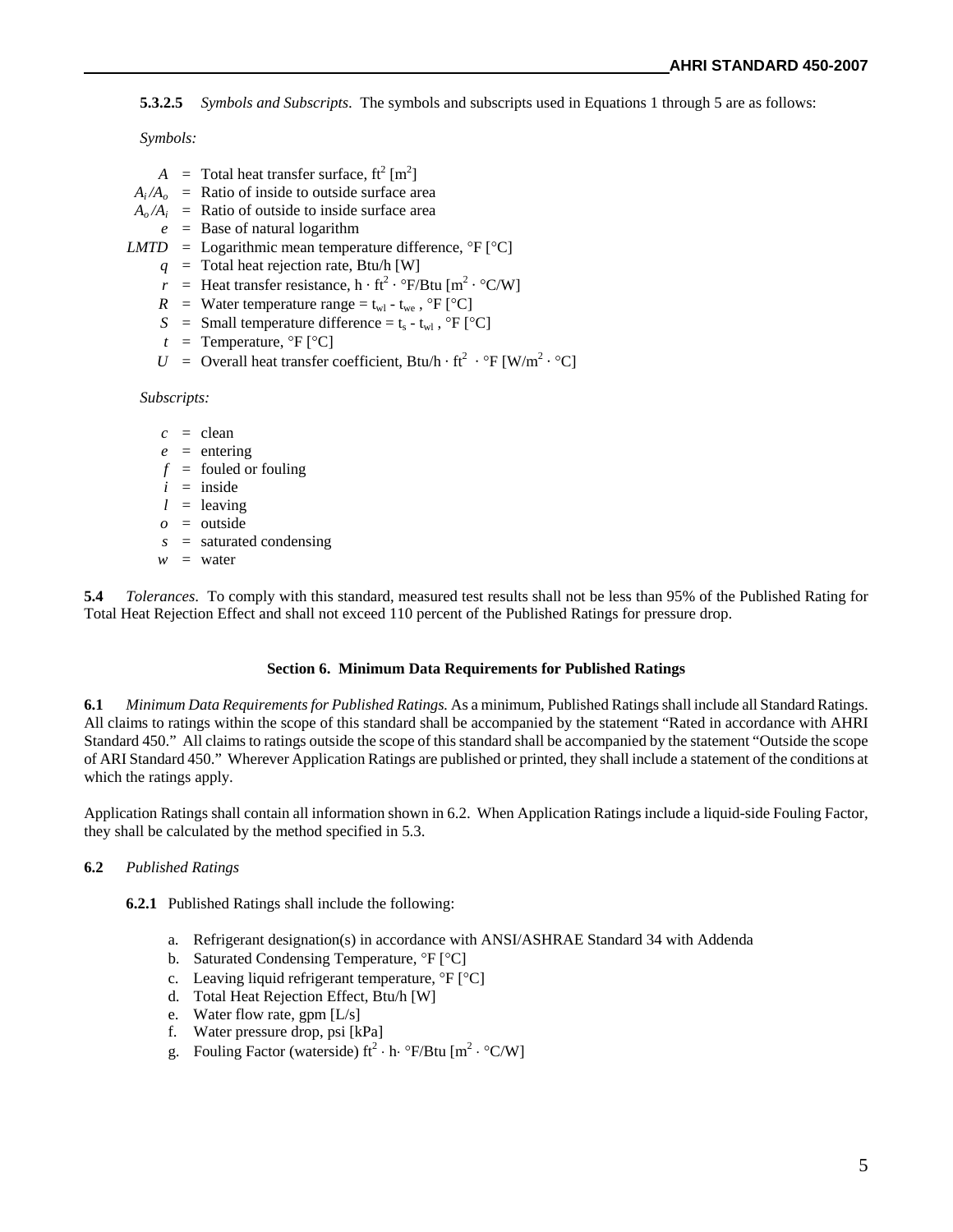plus at least one of the following:

- h. Temperature of entering water,  ${}^{\circ}F$   ${}^{\circ}C$ ]
- i. Temperature of leaving water,  ${}^{\circ}F$   ${}^{\circ}C$ ]

**6.2.2** Published Ratings shall be accompanied by the following information:

- a. Design pressures for water-side and refrigerant-side, psig [kPa]
- b. Overall dimensions
- c. All connection sizes and types
- d. Maximum refrigerant storage capacity,  $ft^3$  [L] or lb [kg]
- e. Shipping weight, lb [kg]
- f. Operating weight (including refrigerant and water), lb [kg]
- g. If only clean tube ratings are published, a statement shall be included to contact the manufacturer if fouled tube ratings are required

#### **Section 7. Marking and Nameplate Data**

**7.1** *Marking and Nameplate Data.* As a minimum, each condenser shall have the following information shown in a conspicuous place:

- a. Name of manufacturer
- b. Manufacturer's model or serial number
- c. Design pressure for the water-side, psig [kPa]
- d. Design pressure for the refrigerant-side, psig [kPa]
- e. Refrigerant designation in accordance with ANSI/ASHRAE 34 with Addenda

#### **Section 8. Conformance Conditions**

**8.1** *Conformance.* While conformance with this standard is voluntary, conformance shall not be claimed or implied for products or equipment within the standard's *Purpose* (Section 1) and *Scope* (Section 2) unless such product claims meet all of the requirements of the standard and all of the testing and rating requirements are measured and reported in complete compliance with the standard. Any product that has not met all the requirements of the standard shall not reference, state, or acknowledge the standard in any written, oral, or electronic communication.